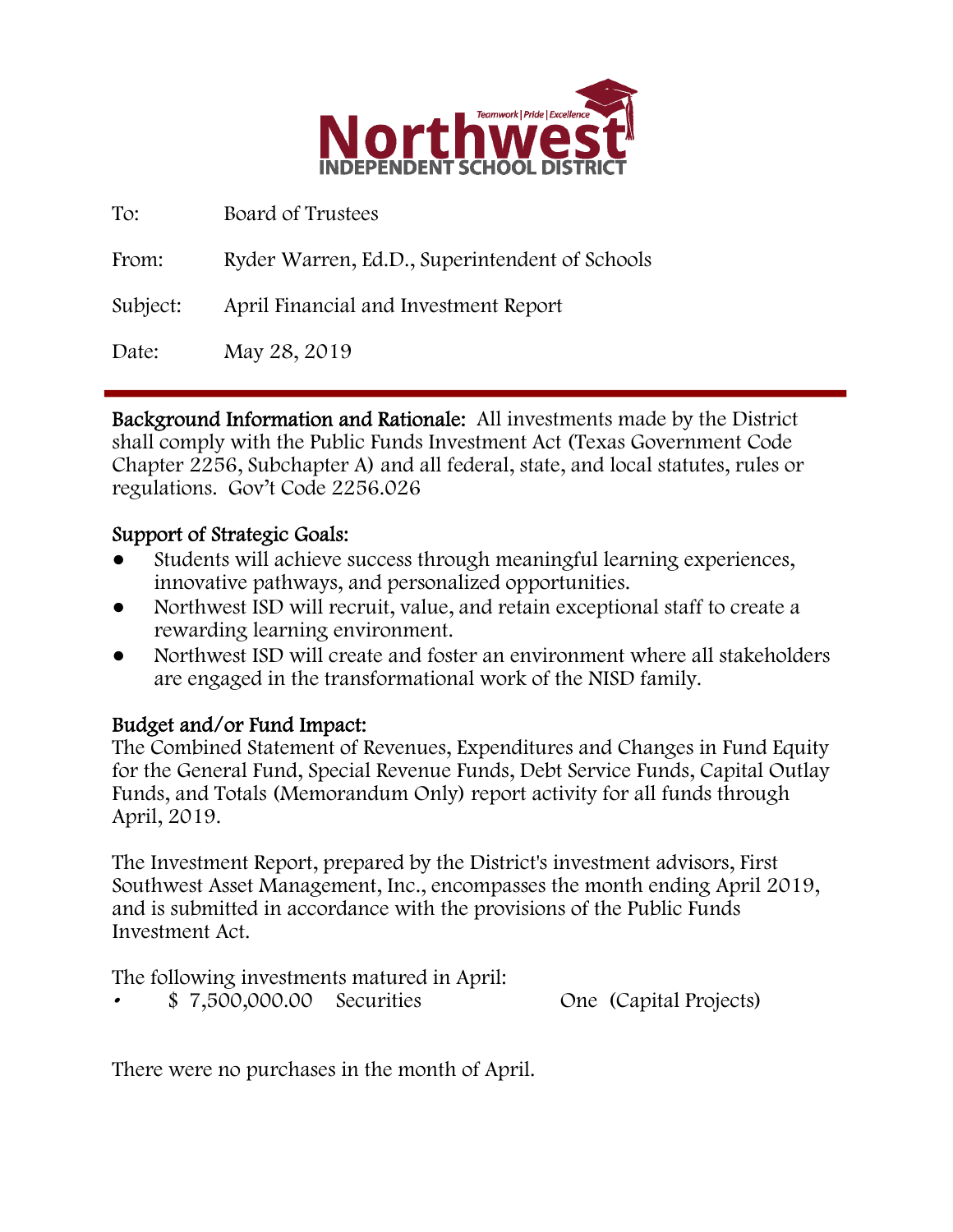Investments for the District's General Fund, Debt Service Funds, Capital Projects Funds, and Internal Service Funds total \$244,555,125.54 as of April 30, 2019.

|                            | Yield<br>tο |                  |
|----------------------------|-------------|------------------|
| Fund                       | Maturity    | Market Value     |
| General Fund               | 2.438%      | \$148,277,503.53 |
| Special Revenue Funds      | 2.434%      | 168,941.56       |
| Debt Service Funds         | 2.434%      | 53, 342, 219. 76 |
| Capital Projects AFB Funds | 2.434%      | 46,703.07        |
| Capital Projects Funds     | 2.445%      | 42,719,757.62    |
| Total                      | 2.439%      | \$244,555,125.54 |

Board Policy states that, "The investment portfolio shall be diversified in terms of investment instruments, maturity scheduling, and financial institutions to reduce risk of loss resulting from over concentration of assets in a specific class of investments, specific maturity, or specific issuer."

### Investment Instruments and Financial Institutions



| Portfolio Composition by Security Type |       | Portfolio Composition by Issuer |       |
|----------------------------------------|-------|---------------------------------|-------|
| Treasury                               | 3%    | Treasury                        | 3%    |
| Local Government Investment Pool       | 84%   | TexPool                         | 84%   |
| Bank Deposit                           | 13%   | Compass                         | 13%   |
| <b>Agency Bullet</b>                   | $O\%$ | <b>FHLB</b>                     | $O\%$ |
| <b>Agency Disco</b>                    | $O\%$ | <b>FNMA</b>                     | $O\%$ |
| Certificates of Deposit                | $O\%$ | Greenbank                       | $O\%$ |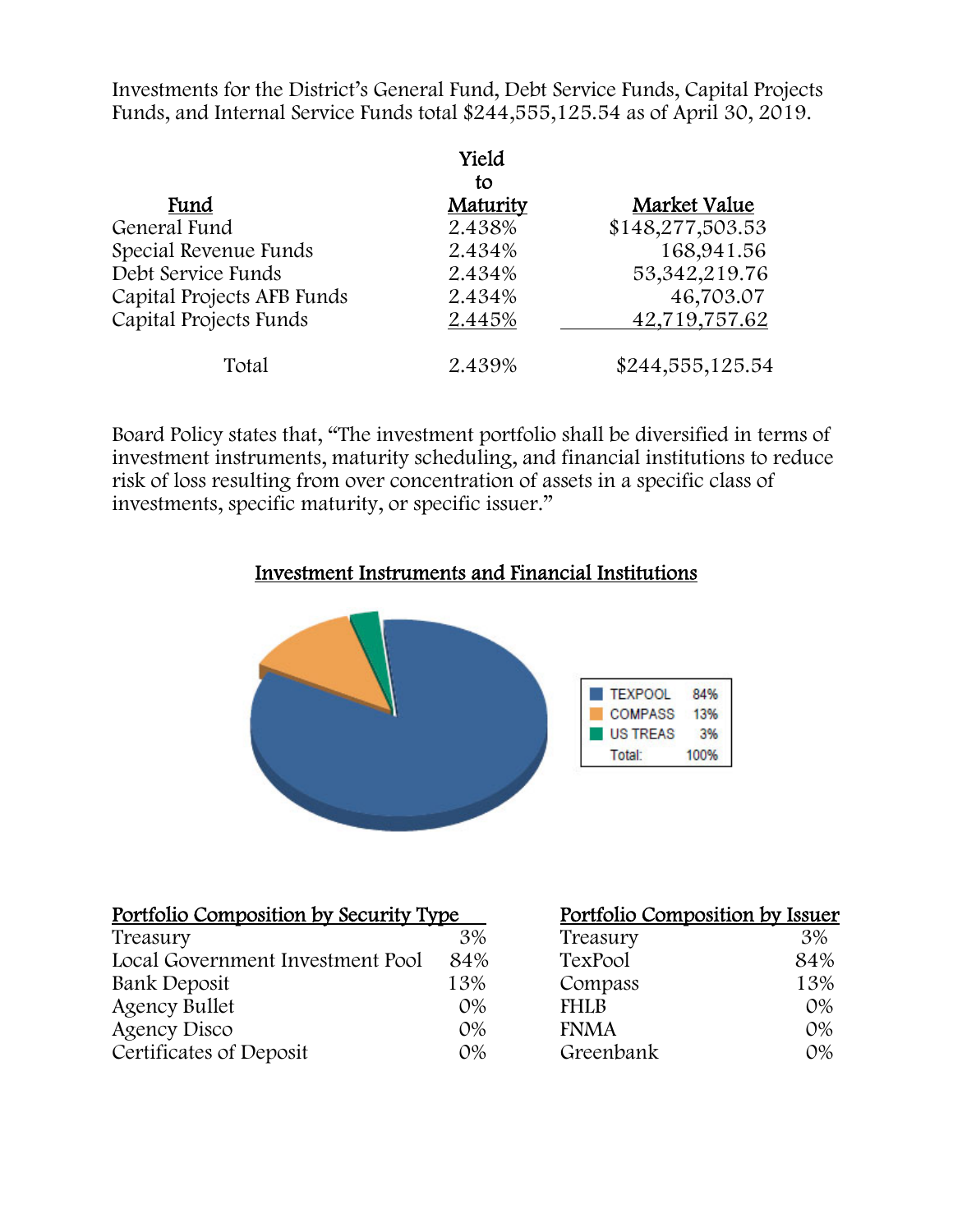

#### Benchmark Comparison



Note 1: CMT stands for Constant Maturity Treasury. This data is published in Federal Reserve Statistical Release H.15 and represents an average of all actively traded Treasury securities having that time remaining until ma Note 2: Benchmark data for TexPool is the monthly average yield.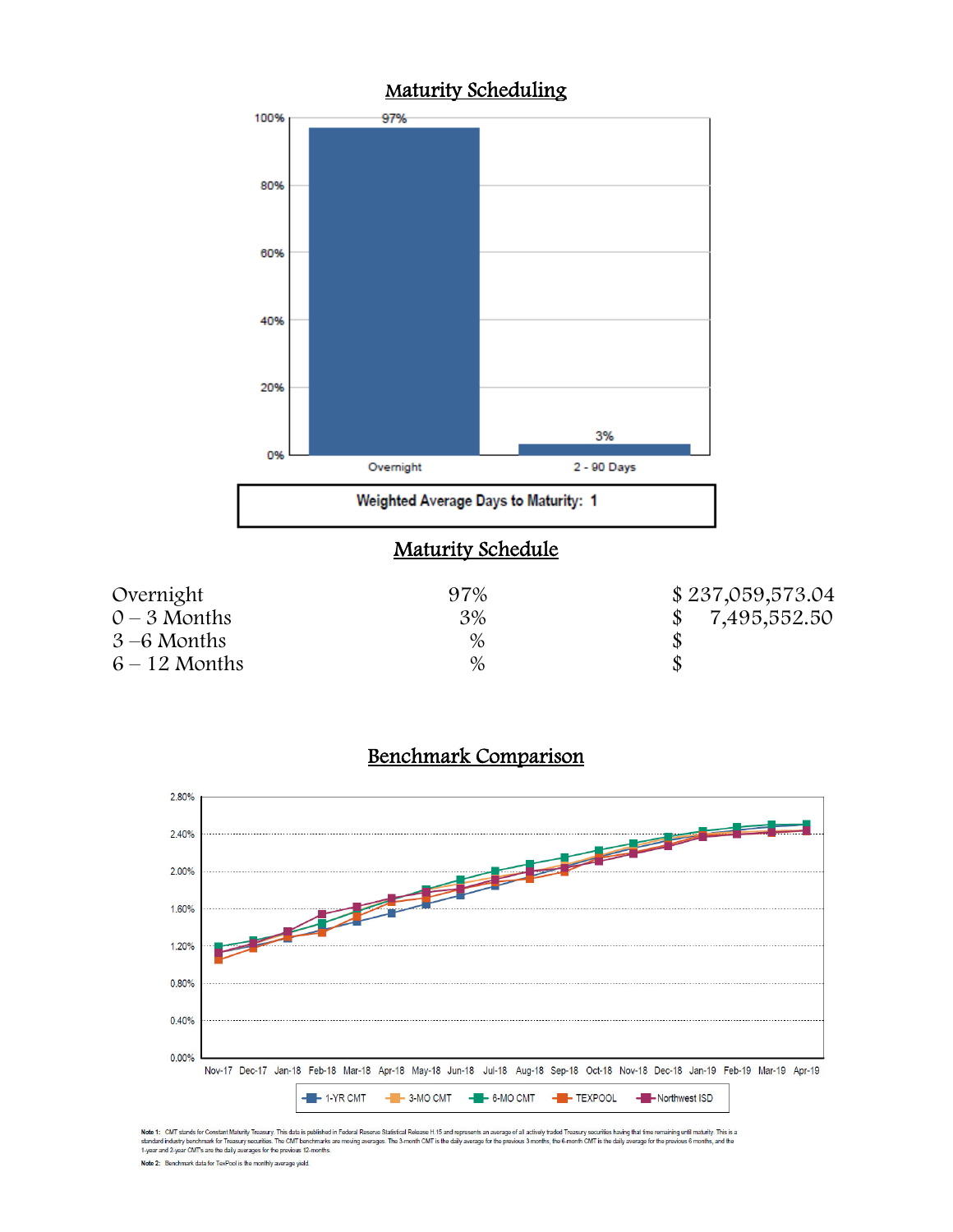

# A TexPool Monthly Newsletter: May 2019

# Economic and Market Commentary: Investors also must be patient May 1, 2019

As the saying goes, "If there is a gap, something will fill it." So it is that the lack of market-moving economic data lately has led to a ridiculous level of scrutinizing Fed speak. Even before investors and analysts brought out their magnifying glasses to scan the May Federal Open Market Committee (FOMC) statement with no action on rates, people have been over-thinking things.

There is no question Chair Jerome Powell had much to explain after the last two FOMC meetings, when the Fed all but did a U-turn. Policymakers who last fall were projecting multiple rate hikes in 2019 started forecasting one or none only a few months later. But with the indication—confirmed again in the statement that they will pause until the economy shows signs of strengthening or weakening, there isn't much to uncover. But the markets are searching anyway, and little actions get turned into big reactions if a Fed official says something slightly different from the party line.

Investors are, of course, just looking for guidance. The path of rates was somewhat predictable both in the extended period of near-zero rates and the recent time of gradually rising rates. Many see today's "patient" Fed as perplexed, and that can spook investors. They didn't get any new direction in the May meeting, as the Fed kept the target range at 2.25-2.5% and used that "patient" word again. The only item of note was that the Fed addressed the recent development in which the fed funds effective rate has continued to move higher to the point of being above the interest it pays on excess reserves (IOER).